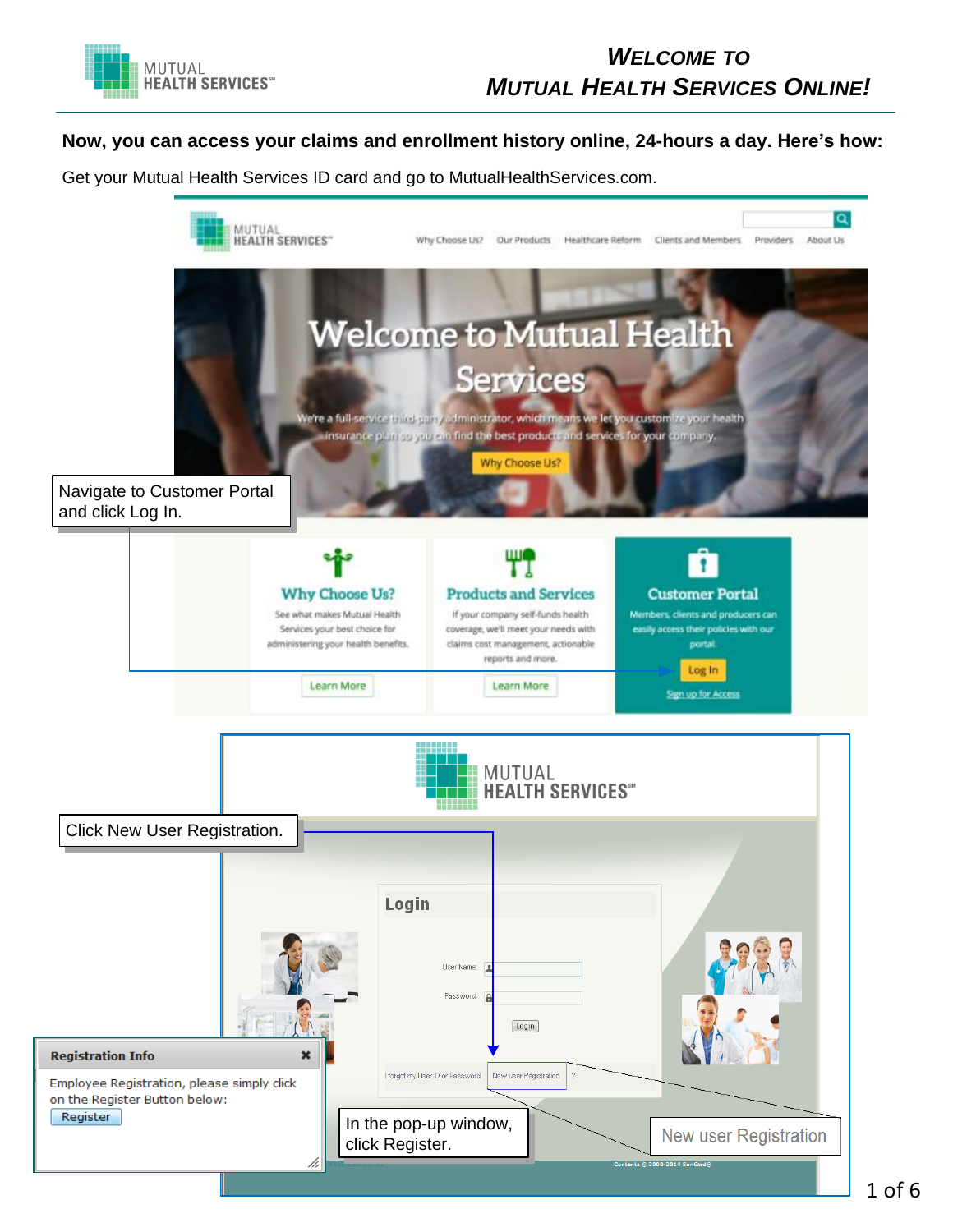

# *WELCOME TO MUTUAL HEALTH SERVICES ONLINE!*

| MUTUAL<br>HEALTH SERVICES"<br>Please fill in the form below. All fields are required.<br>Providers: Follow the registration instructions on the Provider page -- https://www.mutualhealthservices.cor<br><b>USER TYPE:</b> | Select One                           |                                   |      | identify you.             | This screen asks for information to<br>User Type: Select Employee<br>Group Number: enter the web group<br>number from your ID card.                                |
|----------------------------------------------------------------------------------------------------------------------------------------------------------------------------------------------------------------------------|--------------------------------------|-----------------------------------|------|---------------------------|--------------------------------------------------------------------------------------------------------------------------------------------------------------------|
| <b>GROUP NUMBER:</b><br>Write the characters in the<br>image above<br>Cancel                                                                                                                                               | Change Image                         | 2c16W                             | Next |                           |                                                                                                                                                                    |
| When you enter your group number,<br>additional items will come up based on<br>the security options for your group.                                                                                                        |                                      |                                   |      |                           |                                                                                                                                                                    |
| <b>USER TYPE:</b><br><b>GROUP NUMBER:</b>                                                                                                                                                                                  |                                      | Employee<br><b>DEMO001</b><br>2CI |      | <b>DEMONSTRATIONS INC</b> |                                                                                                                                                                    |
| Write the characters in the<br>image above<br><b>FIRST NAME:</b><br><b>LAST NAME:</b>                                                                                                                                      | <b>JOHN</b>                          | Change Image<br>2C16W1            |      |                           | Fill in the requested information. Please<br>note, not all of these questions will be<br>asked.<br>First name; last name: Enter this as it<br>appears on the card. |
| DATE OF BIRTH:                                                                                                                                                                                                             | <b>DOE</b><br>01/25/1985<br>Male (M) |                                   |      |                           | Date of birth: requires all four digits of<br>the year.                                                                                                            |
| GENDER:<br>Cancel                                                                                                                                                                                                          |                                      |                                   | Next |                           | Alternate ID, SSN: you need to enter<br>٠<br>either the 12-digit ID number from your<br>card or your SSN.                                                          |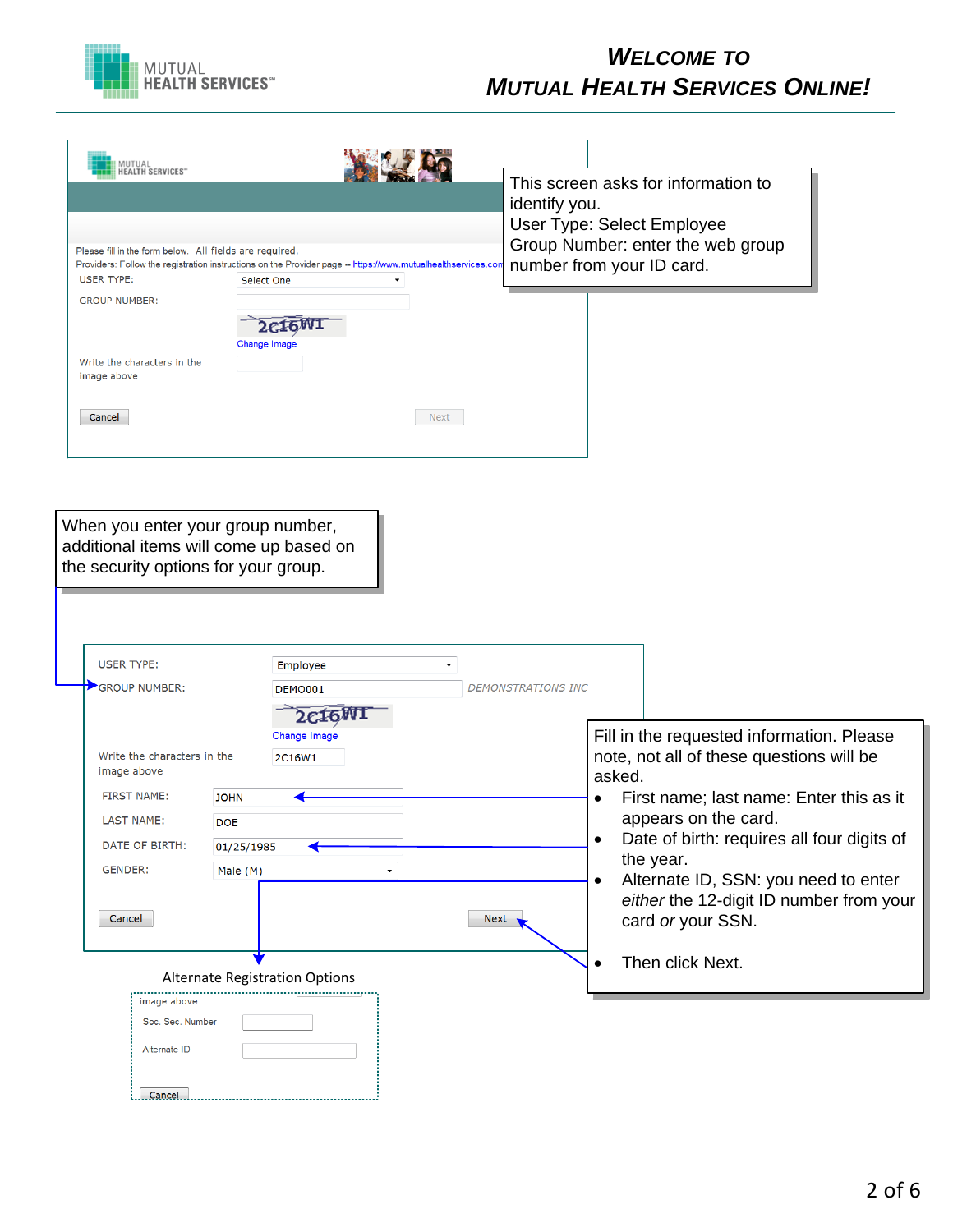

The next screen shows the results of comparing your information to what is in our system. There are two results:

- 1. EXISTING member (you have been found in our claims system)
- 2. NEW member (there is not a member on file under your group number matching the information you provided).

If you are registering as the employee, you would have ENROLLEE status, regardless of existing or new.

| MUTUAL<br><b>TH SERVICES"</b>                                                                                                                                                                                                                                   |                                                                                         |                                                                         |                          |
|-----------------------------------------------------------------------------------------------------------------------------------------------------------------------------------------------------------------------------------------------------------------|-----------------------------------------------------------------------------------------|-------------------------------------------------------------------------|--------------------------|
|                                                                                                                                                                                                                                                                 |                                                                                         |                                                                         |                          |
|                                                                                                                                                                                                                                                                 |                                                                                         |                                                                         | <b>User Registration</b> |
| Please fill in the form below.<br>You are attempting to register $a\mathcal{J}a$ NEW member with ENROLLEE status using the following information.<br>Benefit Group: DEM0001-DEMONSTRATIONS, INC. SSN: 979-97-9979                                               |                                                                                         |                                                                         |                          |
| If the status Existing Member or New Member is correct, fill in the remainder of the form and click the [NEXT] button to continue.                                                                                                                              |                                                                                         | If the status showing is <b>NOT</b> correct, <b>DO NOT PROCEED</b> yet. |                          |
| Check that the info you entered is the same as on your ID card. For example, if the name on your card is "Anthony", then you cannot register as "Tony".<br>If you need to correct the info you just entered, please click the [BACK] button below and re-enter. |                                                                                         |                                                                         |                          |
| Please cancel this registration and contact Mutual Health Services for assistance - 800-367-3762 or MHS-WebAdmin@mutualhealthservices.com.                                                                                                                      | You will not be able to access your records if you continue to sign in without calling. | If you entered your data correctly and the status is still incorrect:   |                          |



If the status shown above isn't correct, STOP for just a moment and check:

- · Did you correctly enter information like the ID numbers and date of birth?
- · If you entered something incorrectly, go to the bottom of the screen and click BACK. Then re-enter the corrected information and click NEXT. Your status should be correct.
- · Your status be correct for the website to connect you to your file.
- · If you are not sure, please call us at (800) 367-3762.

If your status is correct, then continue filling out your web profile.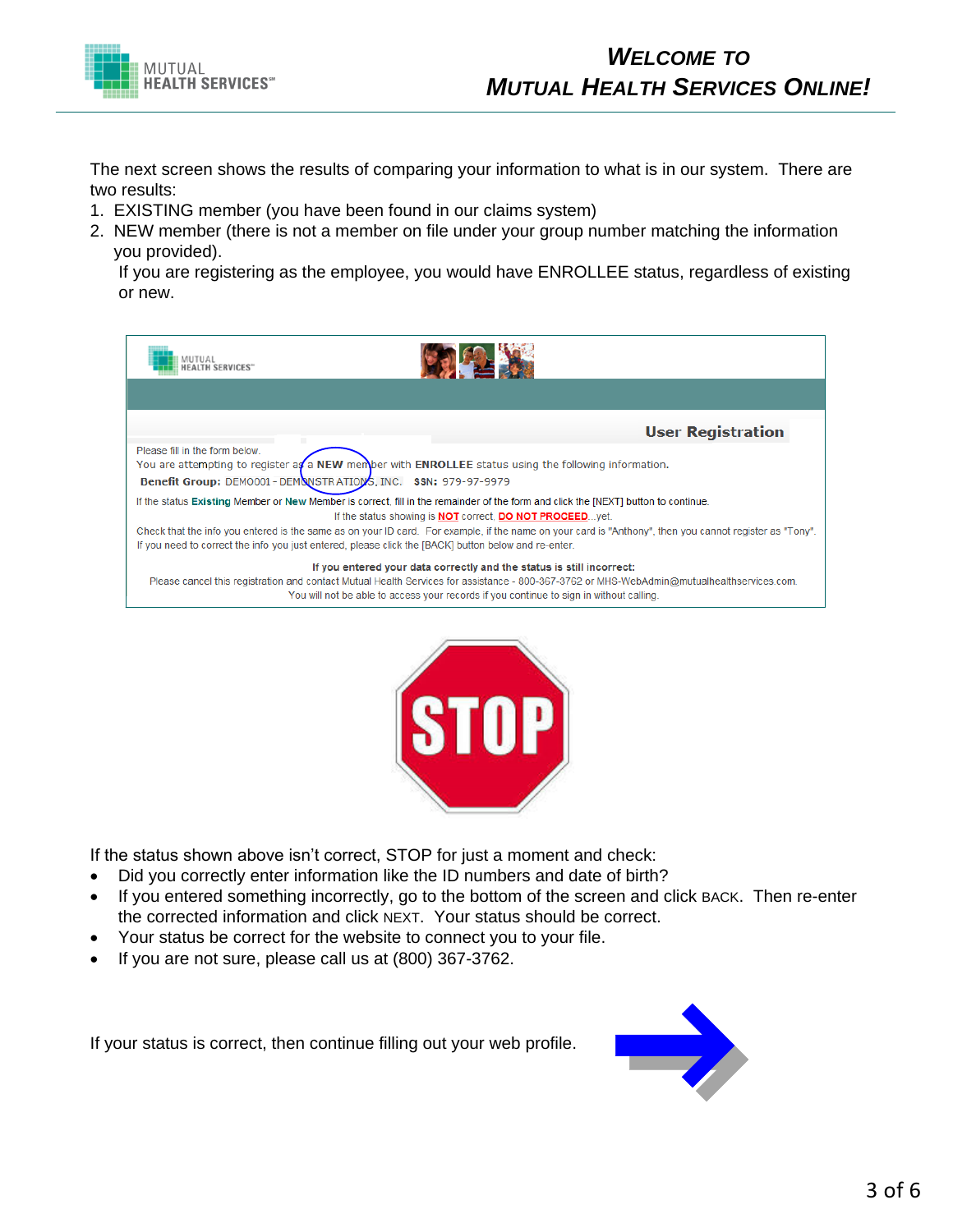

| <b>USERNAME:</b>           |                                |                                                                                                                                                            |                                                                         |
|----------------------------|--------------------------------|------------------------------------------------------------------------------------------------------------------------------------------------------------|-------------------------------------------------------------------------|
| PASSWORD:                  |                                | Fill out the user profile. All fields<br>marked with a blue diamond are<br>required. You can choose your:<br>must include one number, one<br>$(-@#\$%!)$ . |                                                                         |
| <b>VERIFY</b><br>PASSWORD: |                                |                                                                                                                                                            | USERNAME $-$ up to 10 characters.                                       |
| <b>FIRST NAME:</b>         |                                |                                                                                                                                                            | PASSWORD - 8-20 Characters;                                             |
| <b>LAST NAME:</b>          |                                |                                                                                                                                                            | upper case letter, one lower case                                       |
| DATE OF BIRTH:             |                                |                                                                                                                                                            | letter, and one special symbol.                                         |
| <b>GENDER:</b>             | Select One                     |                                                                                                                                                            | Note: this password will expire                                         |
| Address Line 1             |                                |                                                                                                                                                            | every 60 days and you will need to<br>enter a new password to continue. |
| Address Line 2             |                                |                                                                                                                                                            |                                                                         |
| CITY:                      |                                |                                                                                                                                                            |                                                                         |
| STATE:                     | Select One                     |                                                                                                                                                            | Be sure you provide an e-mail                                           |
| ZIP CODE:                  |                                |                                                                                                                                                            | address as well, because the<br>password reset function will send       |
| Home Phone Number          | EXT.                           |                                                                                                                                                            | you an email to reset the password.                                     |
| <b>EMAIL ADDRESS:</b>      |                                |                                                                                                                                                            |                                                                         |
|                            | I do not have an email address |                                                                                                                                                            |                                                                         |

| STATE:<br>ZIP CODE:<br>Home Phone Number<br><b>EMAIL ADDRESS:</b> | Select One<br>EXT.<br>I do not have an email address                                                                                                                                                                                                                                                | At the end of the profile, there are two<br>questions/answers to set up in case<br>you forget your password.<br>Select a question from the drop-<br>down list, and then enter the<br>answer. |  |  |  |
|-------------------------------------------------------------------|-----------------------------------------------------------------------------------------------------------------------------------------------------------------------------------------------------------------------------------------------------------------------------------------------------|----------------------------------------------------------------------------------------------------------------------------------------------------------------------------------------------|--|--|--|
|                                                                   |                                                                                                                                                                                                                                                                                                     |                                                                                                                                                                                              |  |  |  |
|                                                                   |                                                                                                                                                                                                                                                                                                     |                                                                                                                                                                                              |  |  |  |
| <b>Reset Password Settings</b>                                    |                                                                                                                                                                                                                                                                                                     |                                                                                                                                                                                              |  |  |  |
| First Question :                                                  | What street did you live on when you started school? $\blacktriangleright$                                                                                                                                                                                                                          |                                                                                                                                                                                              |  |  |  |
| Answer                                                            | <b>SPOONER</b>                                                                                                                                                                                                                                                                                      |                                                                                                                                                                                              |  |  |  |
| Second Question:                                                  | What is the last name of your favorite teacher?                                                                                                                                                                                                                                                     | $\overline{\phantom{a}}$                                                                                                                                                                     |  |  |  |
| Answer                                                            | --Select--<br>What is your mother's maiden name?                                                                                                                                                                                                                                                    |                                                                                                                                                                                              |  |  |  |
| <b>Back</b>                                                       | What is your favorite pet's name?<br>What is your high school team's name?<br>What was the name of your elementary school?<br>What city were you born in?<br>What street did you live on when you started school?<br>What is your favorite food?<br>What is the last name of your favorite teacher? |                                                                                                                                                                                              |  |  |  |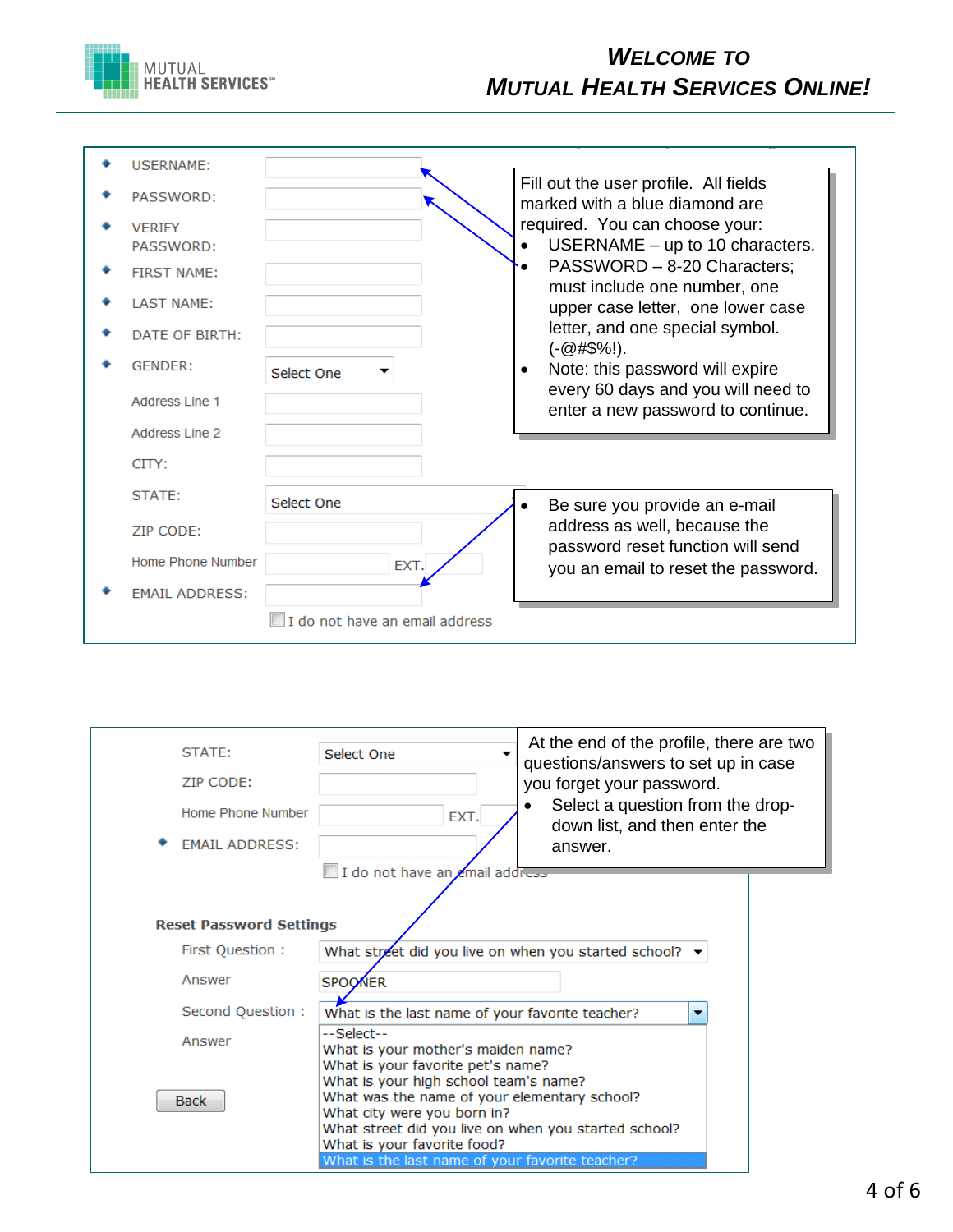

When you have selected and answered your questions, click Next. You'll be taken to the Welcome page, where you will be welcomed by name.

| <b>AUTUAL</b><br><b>ALTH SERVICES</b> "                                                                                                                                  |                                                                                                                                                                                                                                                                                                                                                                                                                                                                                                                                                                          | Home | <b>Security</b> | Help | Log Off<br><b>Current User: STANLEY</b> |  |
|--------------------------------------------------------------------------------------------------------------------------------------------------------------------------|--------------------------------------------------------------------------------------------------------------------------------------------------------------------------------------------------------------------------------------------------------------------------------------------------------------------------------------------------------------------------------------------------------------------------------------------------------------------------------------------------------------------------------------------------------------------------|------|-----------------|------|-----------------------------------------|--|
| Enrollment $\blacktriangledown$<br>Inquiry $\blacktriangledown$                                                                                                          |                                                                                                                                                                                                                                                                                                                                                                                                                                                                                                                                                                          |      |                 |      |                                         |  |
|                                                                                                                                                                          |                                                                                                                                                                                                                                                                                                                                                                                                                                                                                                                                                                          |      |                 |      | <b>WELCOME STANLEY LIVINGSTON!</b>      |  |
|                                                                                                                                                                          | Welcome!<br>If you are a new member, and need to enroll, please scroll down for further information.                                                                                                                                                                                                                                                                                                                                                                                                                                                                     |      |                 |      |                                         |  |
| ٠<br>٠                                                                                                                                                                   | If you are already enrolled, you may choose any of the following from the menu in the green bar above:<br>• To see your plan document, schedule of benefits, or check your deductible, select Coverage Inquiry from the "Inquiry" option above.<br>To check status of a claim, or view and print an explanation of benefits, select Claims Inquiry.<br>• For printable claim forms, or links to PPO and Prescription websites, select Links.<br>To view your contributions and payments for Medical or Dependent Care reimbursement, select Reimbursement Plan Accounts. |      |                 |      |                                         |  |
| If you have any questions about how to use the features in this site, contact Mutual Health Services at 800-367-3762 or e-mail<br>MHS-WebAdmin@MutualHealthServices.com. |                                                                                                                                                                                                                                                                                                                                                                                                                                                                                                                                                                          |      |                 |      |                                         |  |
| Your status is: Enrolled Member                                                                                                                                          |                                                                                                                                                                                                                                                                                                                                                                                                                                                                                                                                                                          |      |                 |      |                                         |  |

To find your information, check one of the options under the menu. The main menu is in the green bar above the main screen area.

| MUTUAL<br>HEALTH SERVICES"<br>Inquiry<br><b>Enrollment</b>                            |                                                                                                                                                                                                                                                                                                                                                                                                                                                                                                                                                                                                                                                                                                                                                                                                                                                                                       | Log Off<br>Home<br><b>Security</b><br>Help<br><b>Current User: STANLEY</b>                                                                                                                                                       |  |  |  |
|---------------------------------------------------------------------------------------|---------------------------------------------------------------------------------------------------------------------------------------------------------------------------------------------------------------------------------------------------------------------------------------------------------------------------------------------------------------------------------------------------------------------------------------------------------------------------------------------------------------------------------------------------------------------------------------------------------------------------------------------------------------------------------------------------------------------------------------------------------------------------------------------------------------------------------------------------------------------------------------|----------------------------------------------------------------------------------------------------------------------------------------------------------------------------------------------------------------------------------|--|--|--|
| <b>Claims Inquiry</b><br>Coverage Inquiry<br>Links<br>Your status is: Enrolled Member | <b>WELCOME STANLEY LIVINGSTON!</b><br>Welcome!<br>W member, and need to enroll, please scroll down for further information.<br>If you are already enrolled, you may choose any of the following from the menu in the green bar above:<br>• To see your plan document, schedule of benefits, or check your deductible, select Coverage Inquiry from the "Inquiry" option above.<br>To check status of a claim, or view and print an explanation of benefits, select Claims Inquiry.<br>• For printable claim forms, or links to PPO and Prescription websites, select Links.<br>• To view your contributions and payments for Medical or Dependent Care reimbursement, select Reimbursement Plan Accounts.<br>If you have any questions about how to use the features in this site, contact Mutual Health Services at 800-367-3762 or e-mail<br>MHS-WebAdmin@MutualHealthServices.com. |                                                                                                                                                                                                                                  |  |  |  |
| Inquiry<br><b>Claims Inquiry</b><br>Coverage Inquiry                                  |                                                                                                                                                                                                                                                                                                                                                                                                                                                                                                                                                                                                                                                                                                                                                                                                                                                                                       | You can make a selection from the<br>drop down menu. Here you can see<br>information about claims, coverage,<br>deductibles, enrollments or FSAs. You<br>can also find links to other helpful<br>websites, forms and plan books. |  |  |  |
| Links                                                                                 |                                                                                                                                                                                                                                                                                                                                                                                                                                                                                                                                                                                                                                                                                                                                                                                                                                                                                       |                                                                                                                                                                                                                                  |  |  |  |